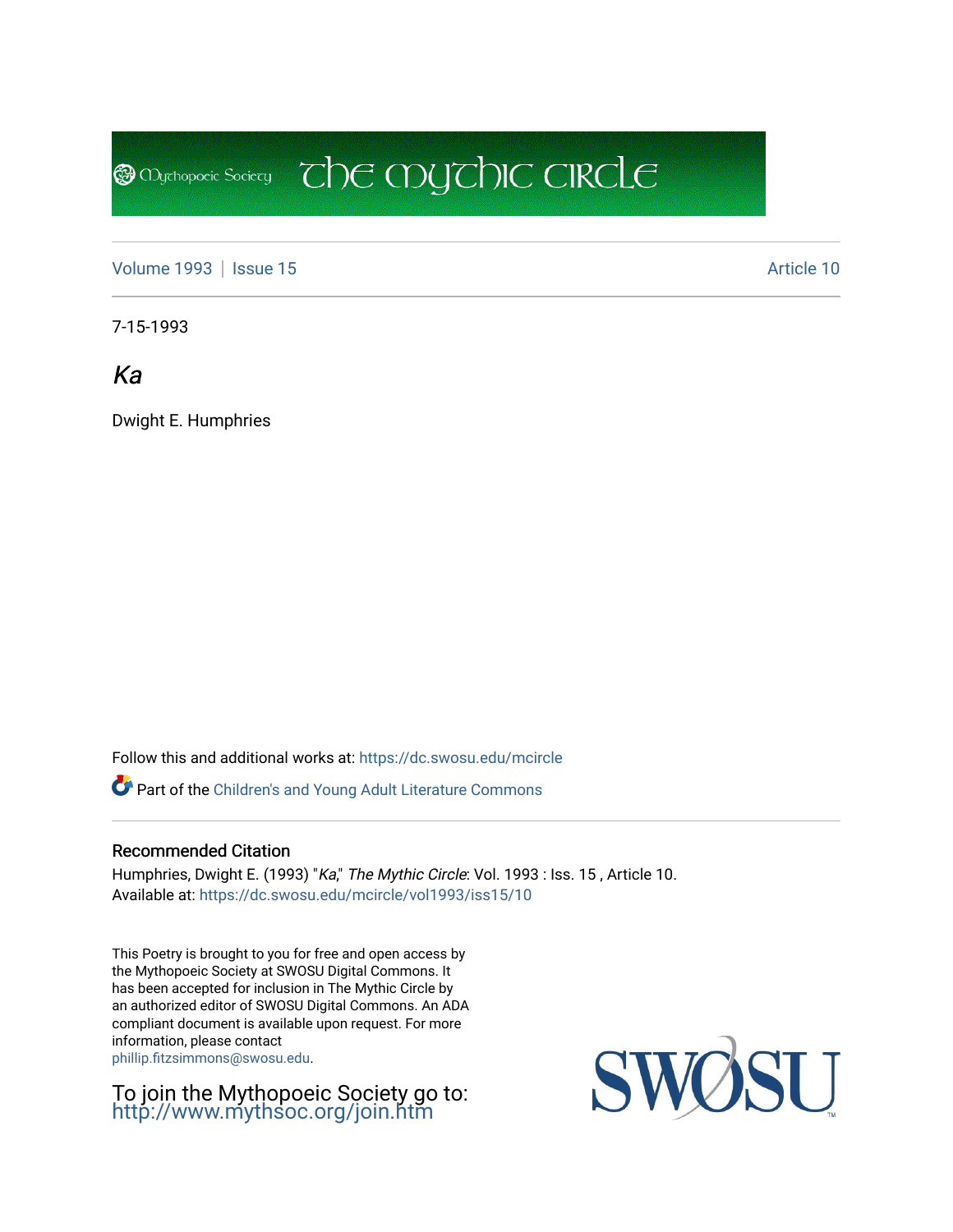### Mythcon 52: The Mythic, the Fantastic, and the Alien

Albuquerque, New Mexico; July 29 - August 1, 2022 <http://www.mythsoc.org/mythcon/mythcon-52.htm>



#### Abstract

I fear nothing In this life or The next if I'm Allowed judgment to Become as Osiris;

### Additional Keywords

Poetry; Ka; Dwight E. Humphries